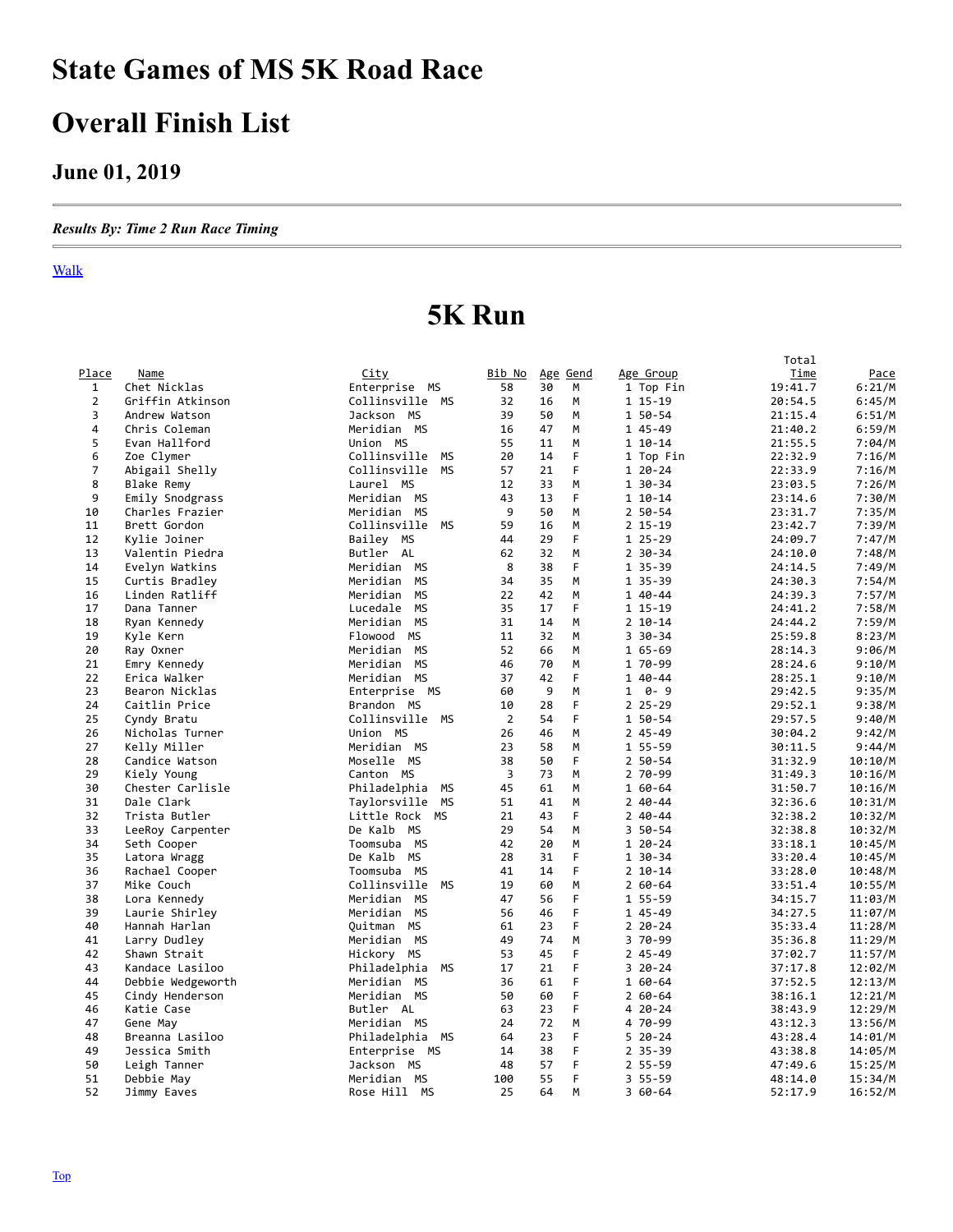#### **Walk**

|       |                   |                    |               |    |                 |            | Total   |             |
|-------|-------------------|--------------------|---------------|----|-----------------|------------|---------|-------------|
| Place | Name              | <u>City</u>        | <u>Bib No</u> |    | <u>Age Gend</u> | Age Group  | Time    | <u>Pace</u> |
|       | Jody Babineaux    | Laurel MS          | 4             | 38 | M               | 1 Top Fin  | 28:38.8 | 9:14/M      |
|       | Larry Robinson    | Forest MS          | 27            | 49 | M               | 1 45-49    | 29:50.9 | 9:37/M      |
|       | Sherlita Windham  | Laurel MS          | 5.            | 39 | -F              | 1 Top Fin  | 39:03.8 | 12:36/M     |
| 4     | Betty Eaves       | Brooksville<br>MS  | 54            | 56 | - F             | 1 55-59    | 39:05.8 | 12:36/M     |
|       | Tommy Sykes       | Brandon<br>MS      | 30            | 74 | M               | 1 70-99    | 41:19.5 | 13:20/M     |
| 6     | Pam Vance         | Collinsville<br>МS | 33            | 62 | - F             | 1 60-64    | 43:25.6 | 14:00/M     |
|       | Karen Skadden     | Florence MS        | 6             | 64 | - F             | $260 - 64$ | 49:06.1 | 15:50/M     |
| 8     | Anitra Frazier    | Philadelphia<br>MS | 18            | 44 | - F             | 1 40-44    | 49:44.3 | 16:03/M     |
| 9     | Sheri Adamson     | Brandon MS         |               | 74 | -F              | 1 70-99    | 50:24.9 | 16:15/M     |
| 10    | Jason Scarborough | Somerville<br>AL   | 40            | 41 | M               | 1 40-44    | 59:32.3 | 19:12/M     |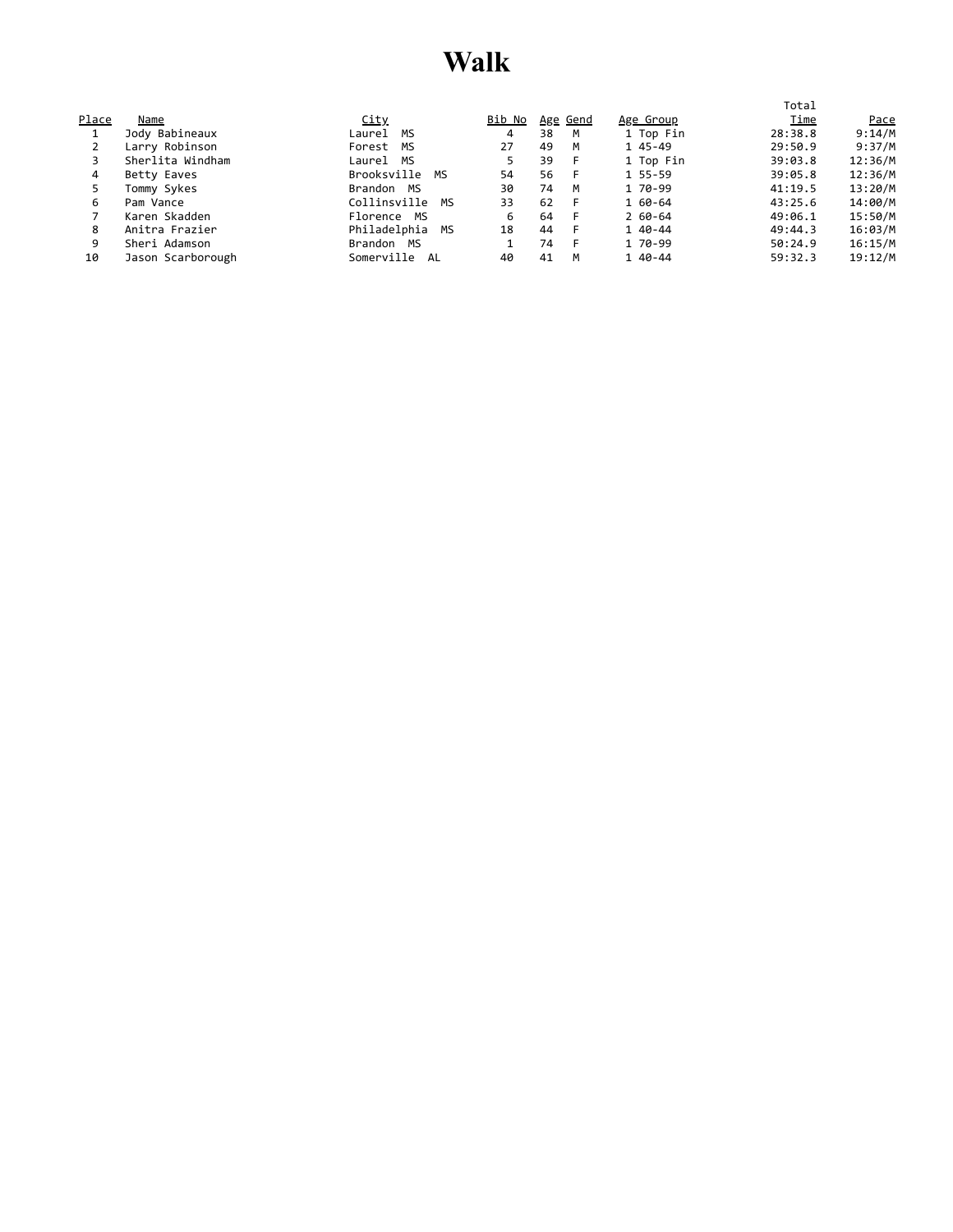### **State Games of MS 5K Road Race**

# **Age Group Results**

#### **June 01, 2019**

*Results By: Time 2 Run Race Timing*

#### **5K Run**

#### **Male Overall Winners**

| <u>Place</u><br>$\mathbf{1}$   | <b>Name</b><br>Chet Nicklas   | <u>City</u><br>Enterprise MS   | <u>Bib No</u><br>58 | Age<br>30 | <u>Overall</u><br>$\mathbf{1}$ | Total<br>Time<br>19:41.7 | Pace<br>6:21/M   |
|--------------------------------|-------------------------------|--------------------------------|---------------------|-----------|--------------------------------|--------------------------|------------------|
|                                | <b>Female Overall Winners</b> |                                |                     |           |                                |                          |                  |
|                                |                               |                                |                     |           |                                |                          |                  |
|                                |                               |                                |                     |           |                                | Total                    |                  |
| Place<br>$\mathbf{1}$          | <b>Name</b><br>Zoe Clymer     | <u>City</u><br>Collinsville MS | <u>Bib No</u><br>20 | Age<br>14 | Overall<br>6                   | <u>Time</u><br>22:32.9   | Pace<br>7:16/M   |
| Male 9 and Under               |                               |                                |                     |           |                                |                          |                  |
|                                |                               |                                |                     |           |                                |                          |                  |
| <u>Place</u>                   | <b>Name</b>                   | City                           | <u>Bib No</u>       | Age       | <u>Overall</u>                 | Total<br>Time            | <u>Pace</u>      |
| $\mathbf{1}$                   | Bearon Nicklas                | Enterprise MS                  | 60                  | 9         | 23                             | 29:42.5                  | 9:35/M           |
| <b>Male 10 to 14</b>           |                               |                                |                     |           |                                |                          |                  |
|                                |                               |                                |                     |           |                                | Total                    |                  |
| Place                          | Name                          | City                           | Bib No              | Age       | Overall                        | Time                     | Pace             |
| $\mathbf{1}$<br>$\overline{2}$ | Evan Hallford<br>Ryan Kennedy | Union MS<br>Meridian MS        | 55<br>31            | 11<br>14  | 5<br>18                        | 21:55.5<br>24:44.2       | 7:04/M<br>7:59/M |
|                                |                               |                                |                     |           |                                |                          |                  |
| Female 10 to 14                |                               |                                |                     |           |                                |                          |                  |
|                                |                               |                                |                     |           |                                |                          |                  |
| Place                          | <b>Name</b>                   | City                           | <u>Bib No</u>       | Age       | <u>Overall</u>                 | Total<br>Time            | Pace             |
| 1                              | Emily Snodgrass               | Meridian<br>МS                 | 43                  | 13        | 9                              | 23:14.6                  | 7:30/M           |
| $\overline{2}$                 | Rachael Cooper                | Toomsuba<br>МS                 | 41                  | 14        | 36                             | 33:28.0                  | 10:48/M          |
| <b>Male 15 to 19</b>           |                               |                                |                     |           |                                |                          |                  |
|                                |                               |                                |                     |           |                                | Total                    |                  |
| Place                          | <b>Name</b>                   | <u>City</u>                    | Bib No              | Age       | Overall                        | Time                     | Pace             |
| $\mathbf{1}$                   | Griffin Atkinson              | Collinsville<br><b>MS</b>      | 32                  | 16        | $\overline{2}$                 | 20:54.5                  | 6:45/M           |
| $\overline{2}$                 | Brett Gordon                  | Collinsville MS                | 59                  | 16        | 11                             | 23:42.7                  | 7:39/M           |
| Female 15 to 19                |                               |                                |                     |           |                                |                          |                  |
|                                |                               |                                |                     |           |                                | Total                    |                  |
| Place                          | Name                          | <u>City</u>                    | Bib No              | Age       | Overall                        | Time                     | Pace             |
| 1                              | Dana Tanner                   | Lucedale MS                    | 35                  | 17        | 17                             | 24:41.2                  | 7:58/M           |
| <b>Male 20 to 24</b>           |                               |                                |                     |           |                                |                          |                  |
|                                |                               |                                |                     |           |                                | Total                    |                  |
| Place                          | Name                          | <u>City</u>                    | Bib No              | Age       | Overall                        | Time                     | Pace             |
| $\mathbf{1}$                   | Seth Cooper                   | Toomsuba MS                    | 42                  | 20        | 34                             | 33:18.1                  | 10:45/M          |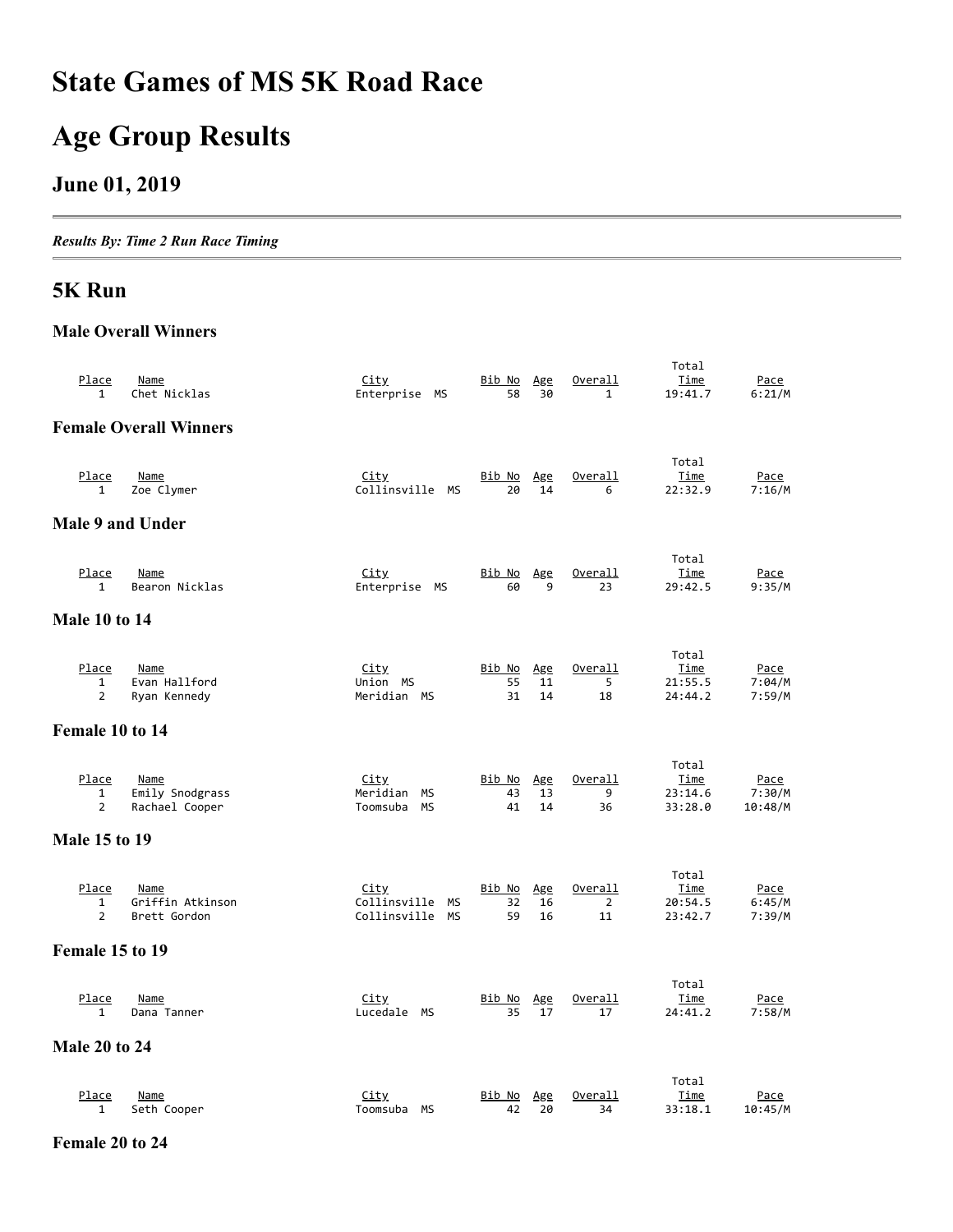|                      |                   |                            |                     |           |                      | Total           |             |
|----------------------|-------------------|----------------------------|---------------------|-----------|----------------------|-----------------|-------------|
| Place                | <b>Name</b>       | <u>City</u>                | <u>Bib No</u>       | Age       | <u>Overall</u>       | <u>Time</u>     | <u>Pace</u> |
| $\mathbf{1}$         | Abigail Shelly    | Collinsville<br>МS         | 57                  | 21        | 7                    | 22:33.9         | 7:16/M      |
| $\overline{2}$       | Hannah Harlan     | Quitman MS                 | 61                  | 23        | 40                   | 35:33.4         | 11:28/M     |
| 3                    | Kandace Lasiloo   | Philadelphia<br>МS         | 17                  | 21        | 43                   | 37:17.8         | 12:02/M     |
| 4                    | Katie Case        | Butler AL                  | 63                  | 23        | 46                   | 38:43.9         | 12:29/M     |
| 5                    | Breanna Lasiloo   | Philadelphia<br><b>MS</b>  | 64                  | 23        | 48                   | 43:28.4         | 14:01/M     |
|                      |                   |                            |                     |           |                      |                 |             |
| Female 25 to 29      |                   |                            |                     |           |                      |                 |             |
|                      |                   |                            |                     |           |                      |                 |             |
|                      |                   |                            |                     |           |                      | Total           |             |
| <u>Place</u>         | <b>Name</b>       | <u>City</u>                | <u>Bib No</u>       | Age       | <u>Overall</u>       | <u>Time</u>     | <u>Pace</u> |
| 1                    | Kylie Joiner      | Bailey MS                  | 44                  | 29        | 12                   | 24:09.7         | 7:47/M      |
| $\overline{2}$       | Caitlin Price     | Brandon MS                 | 10                  | 28        | 24                   | 29:52.1         | 9:38/M      |
|                      |                   |                            |                     |           |                      |                 |             |
| <b>Male 30 to 34</b> |                   |                            |                     |           |                      |                 |             |
|                      |                   |                            |                     |           |                      |                 |             |
|                      |                   |                            |                     |           |                      | Total           |             |
| Place                | <b>Name</b>       | <u>City</u>                | <u>Bib No</u>       | Age       | Overall              | Time            | <u>Pace</u> |
| 1                    | <b>Blake Remy</b> | Laurel MS                  | 12                  | 33        | 8                    | 23:03.5         | 7:26/M      |
| $\overline{2}$       | Valentin Piedra   | Butler<br>AL               | 62                  | 32        | 13                   | 24:10.0         | 7:48/M      |
| 3                    | Kyle Kern         | Flowood MS                 | 11                  | 32        | 19                   | 25:59.8         | 8:23/M      |
|                      |                   |                            |                     |           |                      |                 |             |
| Female 30 to 34      |                   |                            |                     |           |                      |                 |             |
|                      |                   |                            |                     |           |                      |                 |             |
|                      |                   |                            |                     |           |                      | Total           |             |
| Place                | Name              | <u>City</u>                | <u>Bib No</u>       | Age       | <u>Overall</u>       | <u>Time</u>     | <u>Pace</u> |
| $\mathbf{1}$         | Latora Wragg      | De Kalb MS                 | 28                  | 31        | 35                   | 33:20.4         | 10:45/M     |
|                      |                   |                            |                     |           |                      |                 |             |
| <b>Male 35 to 39</b> |                   |                            |                     |           |                      |                 |             |
|                      |                   |                            |                     |           |                      |                 |             |
|                      |                   |                            |                     |           |                      |                 |             |
|                      |                   |                            |                     |           |                      | Total           |             |
| Place                | <u>Name</u>       | <u>City</u><br>Meridian MS | <u>Bib No</u><br>34 | Age<br>35 | <u>Overall</u><br>15 | Time<br>24:30.3 | <u>Pace</u> |
| 1                    | Curtis Bradley    |                            |                     |           |                      |                 | 7:54/M      |
|                      |                   |                            |                     |           |                      |                 |             |
| Female 35 to 39      |                   |                            |                     |           |                      |                 |             |
|                      |                   |                            |                     |           |                      |                 |             |
|                      |                   |                            |                     |           |                      | Total           |             |
| Place                | Name              | <u>City</u>                | <u>Bib No</u>       | Age       | Overall              | Time            | <u>Pace</u> |
| 1                    | Evelyn Watkins    | Meridian MS                | 8                   | 38        | 14                   | 24:14.5         | 7:49/M      |
| $\overline{2}$       | Jessica Smith     | Enterprise MS              | 14                  | 38        | 49                   | 43:38.8         | 14:05/M     |
|                      |                   |                            |                     |           |                      |                 |             |
| <b>Male 40 to 44</b> |                   |                            |                     |           |                      |                 |             |
|                      |                   |                            |                     |           |                      |                 |             |
|                      |                   |                            |                     |           |                      | Total           |             |
| Place                | Name              | City                       | Bib No              | Age       | Overall              | <u>Time</u>     | Pace        |
| $\mathbf{1}$         | Linden Ratliff    | Meridian MS                | 22                  | 42        | 16                   | 24:39.3         | 7:57/M      |
| $\overline{2}$       | Dale Clark        | Taylorsville MS            | 51                  | 41        | 31                   | 32:36.6         | 10:31/M     |
|                      |                   |                            |                     |           |                      |                 |             |
| Female 40 to 44      |                   |                            |                     |           |                      |                 |             |
|                      |                   |                            |                     |           |                      |                 |             |
|                      |                   |                            |                     |           |                      | Total           |             |
| Place                | <b>Name</b>       | <u>City</u>                | <u>Bib No</u>       | Age       | Overall              | Time            | Pace        |
| 1                    | Erica Walker      | Meridian MS                | 37                  | 42        | 22                   | 28:25.1         | 9:10/M      |
| $\overline{2}$       | Trista Butler     | Little Rock MS             | 21                  | 43        | 32                   | 32:38.2         | 10:32/M     |
|                      |                   |                            |                     |           |                      |                 |             |
| <b>Male 45 to 49</b> |                   |                            |                     |           |                      |                 |             |
|                      |                   |                            |                     |           |                      |                 |             |
|                      |                   |                            |                     |           |                      | Total           |             |
| Place                | <b>Name</b>       | <u>City</u>                | <u>Bib No</u>       | Age       | Overall              | <u>Time</u>     | <u>Pace</u> |
| $\mathbf{1}$         | Chris Coleman     | Meridian MS                | 16                  | 47        | 4                    | 21:40.2         | 6:59/M      |
| $\overline{2}$       | Nicholas Turner   | Union MS                   | 26                  | 46        | 26                   | 30:04.2         | 9:42/M      |
|                      |                   |                            |                     |           |                      |                 |             |
| Female 45 to 49      |                   |                            |                     |           |                      |                 |             |
|                      |                   |                            |                     |           |                      |                 |             |
|                      |                   |                            |                     |           |                      | Total           |             |
| Place                | Name              | <u>City</u>                | <u>Bib No</u>       | Age       | <u>Overall</u>       | <u>Time</u>     | <u>Pace</u> |
| 1                    | Laurie Shirley    | Meridian MS                | 56                  | 46        | 39                   | 34:27.5         | 11:07/M     |
| $\overline{2}$       | Shawn Strait      | Hickory MS                 | 53                  | 45        | 42                   | 37:02.7         | 11:57/M     |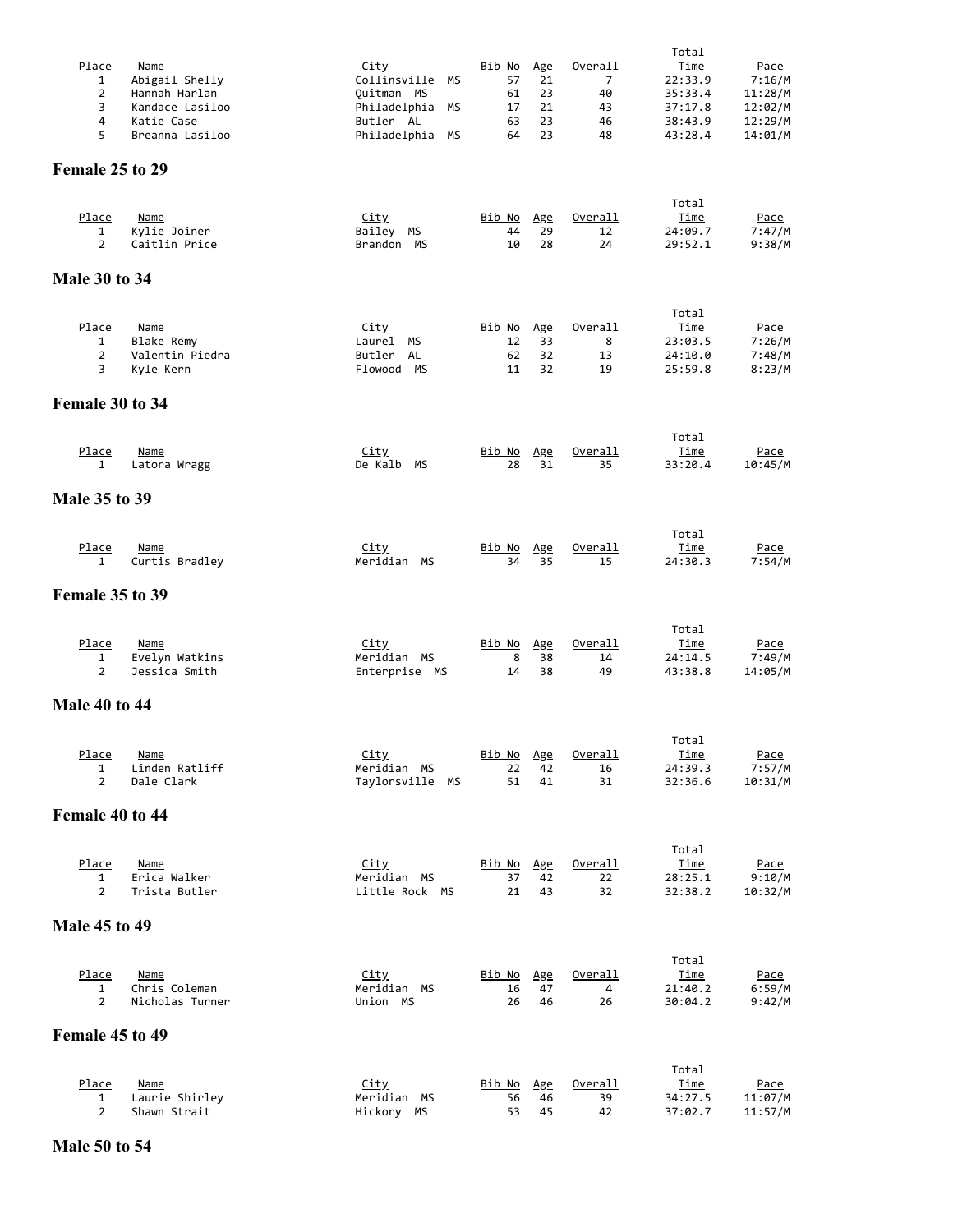| Place                | <b>Name</b>                          | <u>City</u>                                    | <u>Bib No</u>                   | Age       | <u>Overall</u>       | Total<br><u>Time</u>   | <u>Pace</u>            |
|----------------------|--------------------------------------|------------------------------------------------|---------------------------------|-----------|----------------------|------------------------|------------------------|
| 1                    | Andrew Watson                        | Jackson MS                                     | 39<br>9                         | 50<br>50  | 3                    | 21:15.4                | 6:51/M                 |
| $\overline{2}$<br>3  | Charles Frazier<br>LeeRoy Carpenter  | Meridian MS<br>MS<br>De Kalb                   | 29                              | 54        | 10<br>33             | 23:31.7<br>32:38.8     | 7:35/M<br>10:32/M      |
| Female 50 to 54      |                                      |                                                |                                 |           |                      |                        |                        |
|                      |                                      |                                                |                                 |           |                      | Total                  |                        |
| Place<br>1           | <b>Name</b><br>Cyndy Bratu           | <u>City</u><br>Collinsville MS                 | <u>Bib No</u><br>$\overline{2}$ | Age<br>54 | <u>Overall</u><br>25 | Time<br>29:57.5        | Pace<br>9:40/M         |
| $\overline{2}$       | Candice Watson                       | Moselle MS                                     | 38                              | 50        | 28                   | 31:32.9                | 10:10/M                |
| Male 55 to 59        |                                      |                                                |                                 |           |                      |                        |                        |
| Place                | Name                                 | <u>City</u>                                    | Bib No                          | Age       | <u>Overall</u>       | Total<br>Time          | <u>Pace</u>            |
| $\mathbf{1}$         | Kelly Miller                         | Meridian<br>MS                                 | 23                              | 58        | 27                   | 30:11.5                | 9:44/M                 |
| Female 55 to 59      |                                      |                                                |                                 |           |                      |                        |                        |
| Place                | Name                                 | City                                           | <u>Bib No</u>                   | Age       | <u>Overall</u>       | Total<br><u>Time</u>   | <u>Pace</u>            |
| 1                    | Lora Kennedy                         | Meridian<br>МS                                 | 47                              | 56        | 38                   | 34:15.7                | 11:03/M                |
| 2<br>3               | Leigh Tanner<br>Debbie May           | Jackson MS<br>Meridian MS                      | 48<br>100                       | 57<br>55  | 50<br>51             | 47:49.6<br>48:14.0     | 15:25/M<br>15:34/M     |
| <b>Male 60 to 64</b> |                                      |                                                |                                 |           |                      |                        |                        |
|                      |                                      |                                                |                                 |           |                      | Total                  |                        |
| <u>Place</u><br>1    | Name<br>Chester Carlisle             | <u>City</u><br>Philadelphia<br>МS              | <u>Bib No</u><br>45             | Age<br>61 | Overall<br>30        | <u>Time</u><br>31:50.7 | Pace<br>10:16/M        |
| $\overline{2}$<br>3  | Mike Couch<br>Jimmy Eaves            | Collinsville<br><b>MS</b><br>Rose Hill MS      | 19<br>25                        | 60<br>64  | 37<br>52             | 33:51.4<br>52:17.9     | 10:55/M<br>16:52/M     |
| Female 60 to 64      |                                      |                                                |                                 |           |                      |                        |                        |
|                      |                                      |                                                |                                 |           |                      |                        |                        |
| Place                | Name                                 | <u>City</u>                                    | <u>Bib No</u>                   | Age       | Overall              | Total<br>Time          | <u>Pace</u>            |
| 1<br>$\overline{2}$  | Debbie Wedgeworth<br>Cindy Henderson | Meridian<br><b>MS</b><br>Meridian<br><b>MS</b> | 36<br>50                        | 61<br>60  | 44<br>45             | 37:52.5<br>38:16.1     | 12:13/M<br>12:21/M     |
| <b>Male 65 to 69</b> |                                      |                                                |                                 |           |                      |                        |                        |
|                      |                                      |                                                |                                 |           |                      | Total                  |                        |
| <u>Place</u><br>1    | <b>Name</b><br>Ray Oxner             | City<br>Meridian MS                            | Bib No<br>52                    | Age<br>66 | Overall<br>20        | <b>Time</b><br>28:14.3 | Pace<br>9:06/M         |
| Male 70 and Over     |                                      |                                                |                                 |           |                      |                        |                        |
|                      |                                      |                                                |                                 |           |                      | Total                  |                        |
| Place<br>1           | Name<br>Emry Kennedy                 | <u>City</u><br>Meridian MS                     | Bib No<br>46                    | Age<br>70 | Overall<br>21        | Time<br>28:24.6        | <u>Pace</u><br>9:10/M  |
| $\overline{2}$<br>3  | Kiely Young<br>Larry Dudley          | Canton MS<br>Meridian MS                       | 3<br>49                         | 73<br>74  | 29<br>41             | 31:49.3<br>35:36.8     | 10:16/M<br>11:29/M     |
| 4                    | Gene May                             | Meridian<br><b>MS</b>                          | 24                              | 72        | 47                   | 43:12.3                | 13:56/M                |
| <b>Walk</b>          |                                      |                                                |                                 |           |                      |                        |                        |
|                      | <b>Male Overall Winners</b>          |                                                |                                 |           |                      |                        |                        |
|                      |                                      |                                                |                                 |           |                      | Total                  |                        |
| <u>Place</u><br>1    | <b>Name</b><br>Jody Babineaux        | City<br>Laurel MS                              | <u>Bib No</u><br>4              | Age<br>38 | <u>Overall</u><br>1  | <u>Time</u><br>28:38.8 | <u>Pace</u><br>9:14/M  |
|                      | <b>Female Overall Winners</b>        |                                                |                                 |           |                      |                        |                        |
|                      |                                      |                                                |                                 |           |                      | Total                  |                        |
| Place<br>1           | Name<br>Sherlita Windham             | <b>City</b><br>Laurel MS                       | Bib No<br>5                     | Age<br>39 | Overall<br>3         | <u>Time</u><br>39:03.8 | <u>Pace</u><br>12:36/M |

**Male 40 to 44**